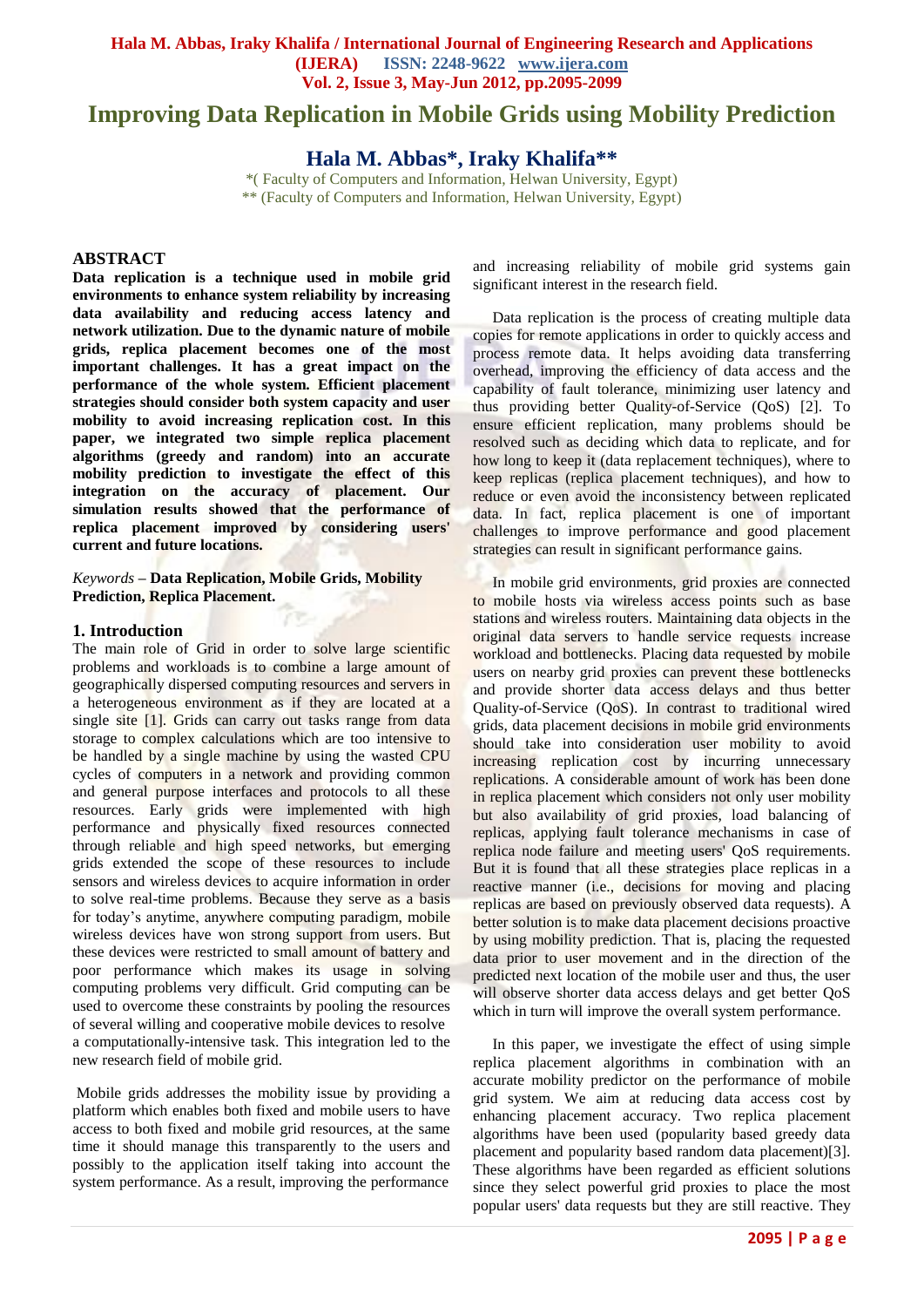don't consider user mobility in the placement decision. So the main contribution of this paper lies in how we can find the user's next location using mobility prediction to guide the placement process in the direction of user's movement, and to what extent the placement accuracy will be affected by the prediction accuracy.

 This paper is organized as follows. Section 2 presents related work on replica management. Section 3 demonstrates the proposed model. Experimental results are presented in Section 4. Finally, in Section 5 we conclude our paper.

## **2. Related Work**

One of the most important challenges in mobile grids is replica management [4], although it provides an efficient way to access and process remote data and helps to reduce user's latency, it adds additional cost for optimizing data placement, replacement and ensuring consistency. For consistency management, [5] proposed a hybrid approach that combines the pessimistic and optimistic approaches and benefits from their advantages to reduce the conflicts between replicas and the degree of divergence. For replica replacement [6] proposed an algorithm based on value-cost prediction, it was divided into two stages. The first stage, calculates replica value by prediction to make sure that low value replicas are replaced by high value replicas. In the second stage, the best network link is chosen through the prediction of network bandwidth to reduce the replacement cost. [7] Proposed a decision-tree-based predictive file replication strategy that predicts files' future popularity based on their characteristics on the Grids. [8] Also proposed an arithmetic method that calculates replica value to enhance data access.

Most of the work that has been done for the replica placement problem focused on wired grid, Proportional Share Replication a heuristic algorithm was proposed in [9], but this algorithm doesn't provide an optimal solution. [10] Proposed a set of placement algorithms that consider user requests and network latency, they used p-median, p-center and multi-objective models to select the best candidate sites to place replicas. The drawback of these algorithms is that it uses a static number of replication sites to host a replica. A dynamic replica creation and placement algorithm has been proposed in [11].

For mobile grid replica placement, QoS requirements of the mobile users as well as load balancing and communication cost acquired a great interest from the researchers to improve performance of mobile grid systems. [12] presented a two-step solution for QoS-aware replica placement in a tree based topology, the first step was a bottom-up dynamic programming approach used to select replica sets that satisfy the QoS requirements of mobile users and workload constraint of replicas, then, a binary search based algorithm was used to place these replica sets in mobile grid environments. It was a feasible and efficient algorithm, but it did not support general graph architectures. An improvement to [12] was proposed in [13] to consider the reliability problem by applying fault tolerance mechanisms in case of replica node failure. Also, [14] proposed an algorithm based on minimum spanning tree algorithm to find the path for placing replicas. For general graph architectures, [15] proposed an intelligent mobile data placement technique based on a two tier architecture that can effectively balance the data replication cost and the data access cost, and [16] proposed a flexible management system for dynamic placement of replicas that deals with limited topology knowledge and provides good adaptability to network dynamicity, although this algorithm is efficient but it is very complex, and it has been used with a mobility model in [17] to proactively place replicas.

## **3. Proposed work**

Fig. 1 shows the architecture of an internet based mobile grid system which provides pervasive access to internet resources. In this system the mobile user can directly access internet data kept in the nearby grid proxy (if the data is not exist in that proxy, a data replication process is made by coping the requested data through the wired network). Due to users' movement through the network, a single data request by a mobile user may be serviced by multiple proxies during the service lifetime. As shown in the figure, the system consists of three key elements: mobile users sensed by access points, data items that represent mobile users' requests and grid proxies that are used for replicating data items to serve access requests from mobile users. The mobile replica placement problem in such a system is how to make decisions about replicating a requested data item and find an optimal proxy set that satisfies users' requests and reduces access delays.





 In the following subsections, we will illustrate the functionality of the greedy and random data placement and how it can be integrated into our mobility predictor.

#### 3.1 Greedy and Random Data Placement

Given historical data access patterns for mobile users, the greedy algorithm works as follows: all users' data accesses are ranked according to their popularity every T time period, then the most powerful grid proxy (the one with available network bandwidth and with enough storage) is greedily selected to place replicas for the most popular data request. The random algorithm like the greedy is based on data popularity but the proxy selection is random. An extension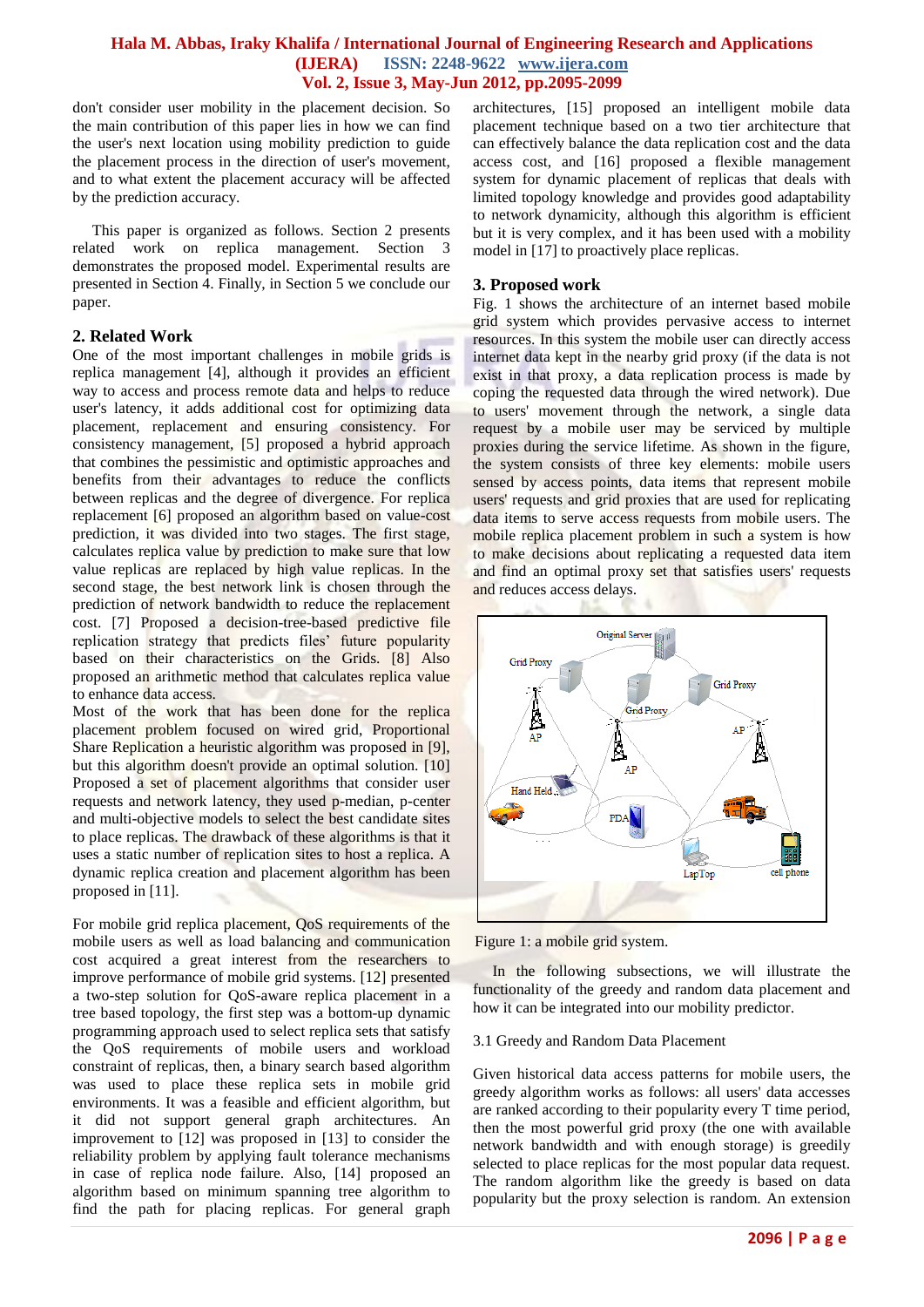to these concepts is introduced in this work to include the mobility information of the users.

Let  $M = \{m_i\}$  ( $1 \le i \le |M|$ ) be the set of mobile users (|M| is the total number of mobile users),  $D = \{dj\}$  ( $1 \le j \le |D|$ ) be the data items requested by mobile users, and  $P = \{p_k\}$  $(1 \leq k \leq |P|)$  represents the group of grid proxies (including the original server) which have a set of resources *R* such as storage and bandwidth. We assume that we have a data access table *DAT* for the mobile users (a table that contains the predicted users' data access requests ranked according to their popularity), and  $DATA_{i,j}$  determines that mobile user mi requested data item dj, Hi (*Lc-2* , L*c-1* ,L*c* ) is a history set that contains the current and the past two locations which will be used in the next location predictor (illustrated in the next subsection). The greedy placement procedure is introduced in Fig. 2, it begins by collecting the locations information for all users and inputs this information to our mobility predictor to get the next n locations. The next step is to put the popular data in the direction of users' movement by finding the set of nearby proxies to the predicted next locations the replication is done if the duration for which the users will remain in these locations is greater than a threshold value *val* proportional to the duration of sessions. As we mentioned previously the random placement is the same but powerful proxy is selected randomly.



For each  $m_i \in M$  Do Get  $H_i = (L_{c-2}, L_{c-1}, L_c)$ , *DAT<sub>i</sub>* Find  $\{L_{c+1},..., L_{c+n}\}\$  from the predictor For each predicted location Do Determine the waiting duration Find the nearest proxies set from P If (duration  $(L_{c+1}) > val$ ) Then Greedily select more powerful proxy Replicate the most popular  $d_i \in$ *DAT<sub>i</sub>*  Else Do the same for  $L_{c+2}$ , ...,  $L_{c+n}$  End End End **Every T time period** 

Figure 2: the greedy placement procedure.

## 3.2 The Mobility Predictor

 $\overline{a}$ 

We introduced a mobility predictor in [18], it is a straight forward mobility predictor that can predict the future locations of mobile users and the duration for which the users will remain in those locations and does not need a training step like Markov models. It is based on a real-world dataset (The UCSD dataset which includes users' movement traces collected during an 11 week trace period for 300 mobile users issued by PDA's which are sensed by access points to build the users' history set)[19]. The predictor includes two phases: a preprocessing phase to convert the raw data to a form suitable for the next phase. Fig. 3 and Table 1 present the format of the original dataset and a sample of the resulting data traces after preprocessing respectively.

| USER_ID, SAMPLE_TIME, AP_ID, SIG_STRENGTH, |
|--------------------------------------------|
| AC POWER, ASSOCIATED                       |
| 123,09-22,00:00:00,359,8,0,0               |
| 123,09-22,00:00:00,363,5,0,0               |
| 123,09-22,00:00:00,365,11,0,1              |
| 191,09-22,00:00:00,355,31,0,1              |
| 101,09-22,00:00:00,353,8,1,0               |
| 101,09-22,00:00:00,362,30,1,1              |
| 129,09-22,00:00:00,369,31,0,1              |
| 156,09-22,00:00:00,360,19,1,1              |
|                                            |

Figure 3: a portion of the UCSD dataset.

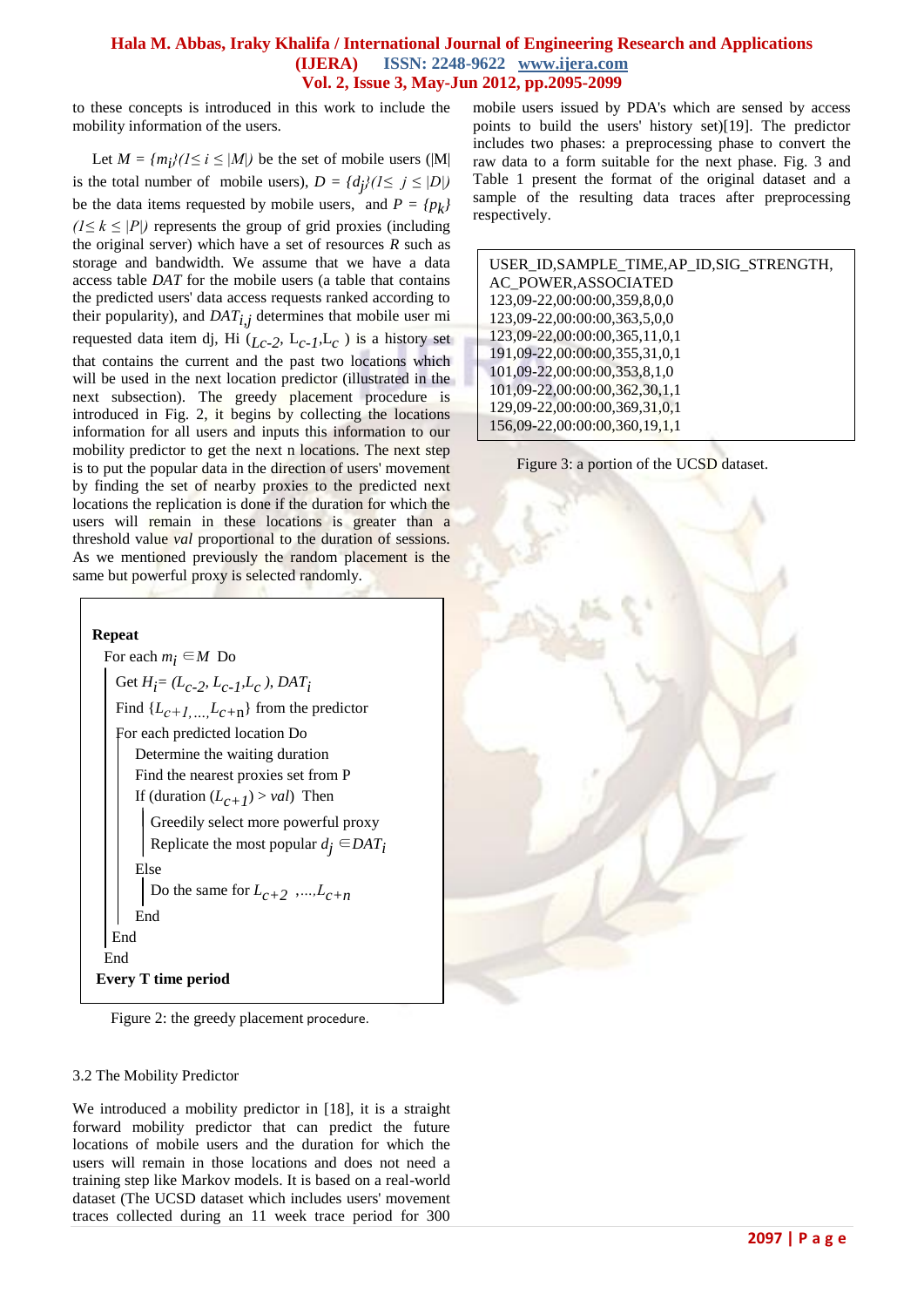| User       | <b>Start Time of Session</b> |                       | <b>Associated Access Point</b> | <b>Duration of Session</b> |
|------------|------------------------------|-----------------------|--------------------------------|----------------------------|
| 200        | 26/09/2002                   | $07:18:27 \text{ pm}$ | 93                             | 0:01:20                    |
| 200        | 26/09/2002                   | 07:19:47<br>pm        | 48                             | 2:03:45                    |
| 200        | 26/09/2002                   | $09:23:32 \text{ pm}$ | 352                            | 0:01:00                    |
| 200        | 26/09/2002                   | $09:24:32 \text{ pm}$ | 354                            | 2:18:33                    |
| 200        | 26/09/2002                   | 11:43:05 pm           | 352                            | 0:54:00                    |
| 200        | 30/09/2002                   | $02:52:20$ pm         | 352                            | 0:00:22                    |
| 200        | 02/10/2002                   | 10:01:36 pm           | 352                            | 0:01:42                    |
| <b>200</b> | 03/10/2002                   | $09:34:59$ am         | 352                            | 3:08:47                    |

Table 1: Sample of records for user #200.

 The next phase is the main location predictor it uses the preprocessed mobility patterns and the user's current mobility information to predict the next locations of the mobile user. The following steps illustrate how the predictor operates.

- 1. Construct a set SX that contains the past i locations and the current location Xc of a mobile user.
- 2. Match the sequence SX with all history sequences (preprocessed mobility patterns) to generate a history set SH which contains the past i locations, the current location and the next N locations.
- 3. Add the resulted sequences to a prediction set Plist.
- 4. Check if Plist is empty (i.e., no match was found), then the session with the shortest duration is removed from the past i locations. The history set is searched again until Plist contains at least one historical sequence.
- 5. Predict the next N locations by calculating the probability for each of the resulted locations according to how many times it appears in the history set.

 We evaluated the prediction accuracy of our algorithm considering the current and the last two positions and compared it with a third order Markov predictor. The results showed that our predictor achieved greater prediction accuracy than markov model, also we have reached that the predictor has the following advantages over markov model

- 1. We can increase the number of past locations easily unlike markov model (increasing the model order leads to increase the number of transitions).
- 2. No training step is needed. Thus, new locations and history traces can be included faster unlike markov model (Adding new historical data needs rebuilding the movement patterns).

# **4. Experimental Results**

As we mentioned previously, the mobility predictor is based on The UCSD dataset, it includes a file containing the access points' locations. We modeled a network and used this file to determine the locations of 30 distributed proxies to serve the 200 access points and one data server that keeps the original copies of all data objects. We configured each proxy to have 50 GB storage and 50 Mbps bandwidth, for users' data requests we followed our assumption in which each user has a data access pattern for data items ordered by their popularity and each data request required from 400 KB to 200 MB disk space for replication and consumed from 300 Kbps to 1 Mbps network bandwidth. In order to use the mobility predictor, we determined the current and the last two locations for each user. We used the following factor as the basis to evaluate the performance of our algorithm: data access cost which refers to the distance from the access point of a mobile user to the selected proxy for replication, and the placement accuracy is evaluated by the mean distances for all users during the whole service period. We assumed that the data access cost to the original server is the highest.

 In order to validate our algorithm we performed a set of simulation experiments to compare the placement accuracy of greedy and random algorithms with and without the mobility predictor, Fig. 4 shows the results, it is obvious that greedy and random algorithms with prediction achieve lower data access cost since we reduced the proxy selection area toward the moving direction of the user which in turn reduced the distance between user requests and the replica locations. We run our simulation under different numbers of grid proxies with different configurations to get the average distance for the placement strategies. As Fig. 5 illustrates, the distance decreases if we increase the convergence between users and proxies. Finally it was clear that the prediction accuracy affects the accuracy of placement since it is considered the base which guides the placement process.